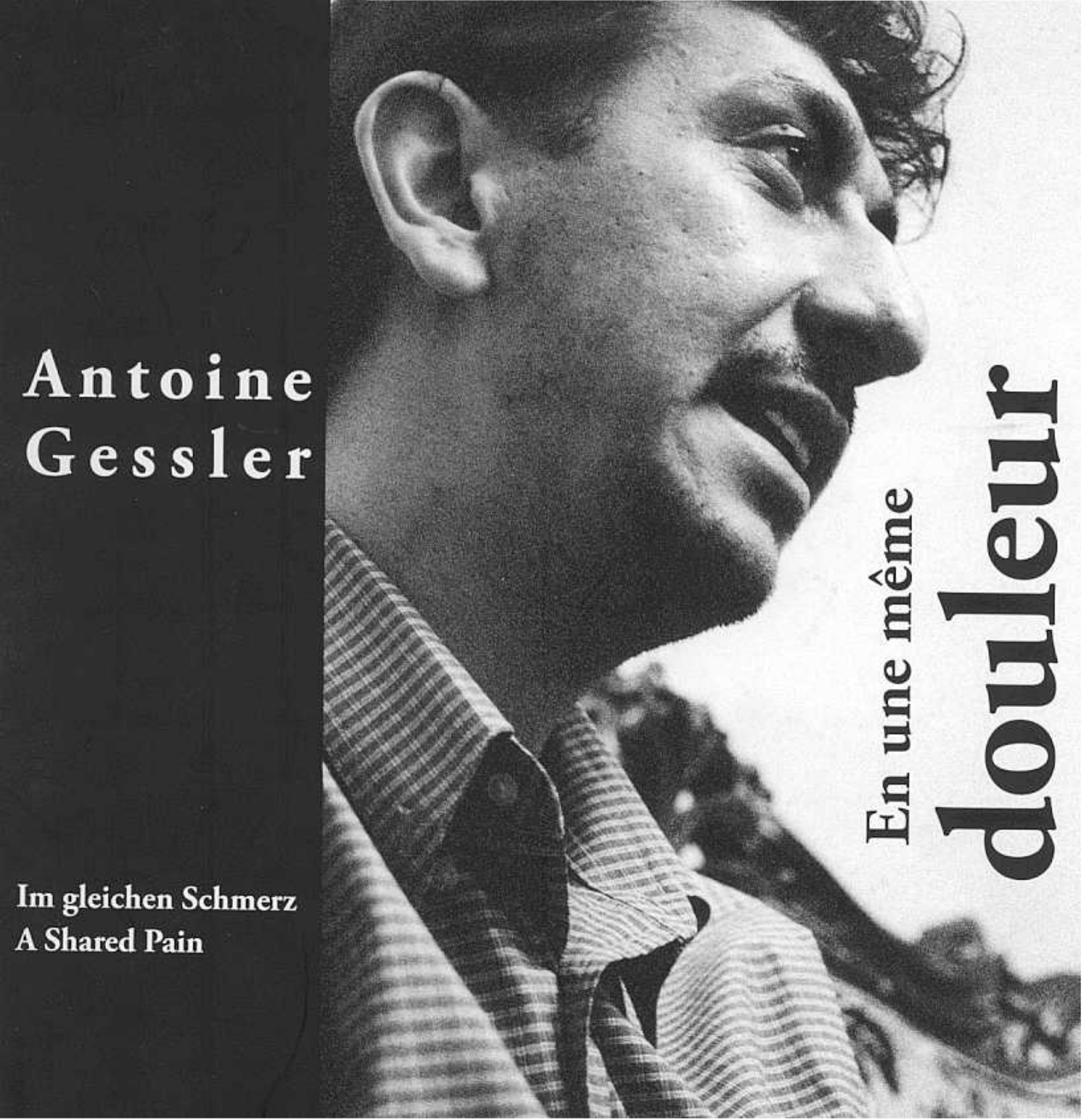# En une même douleur

Im gleichen Schmerz **A Shared Pain** 

Photographies de **Antoine Gessler**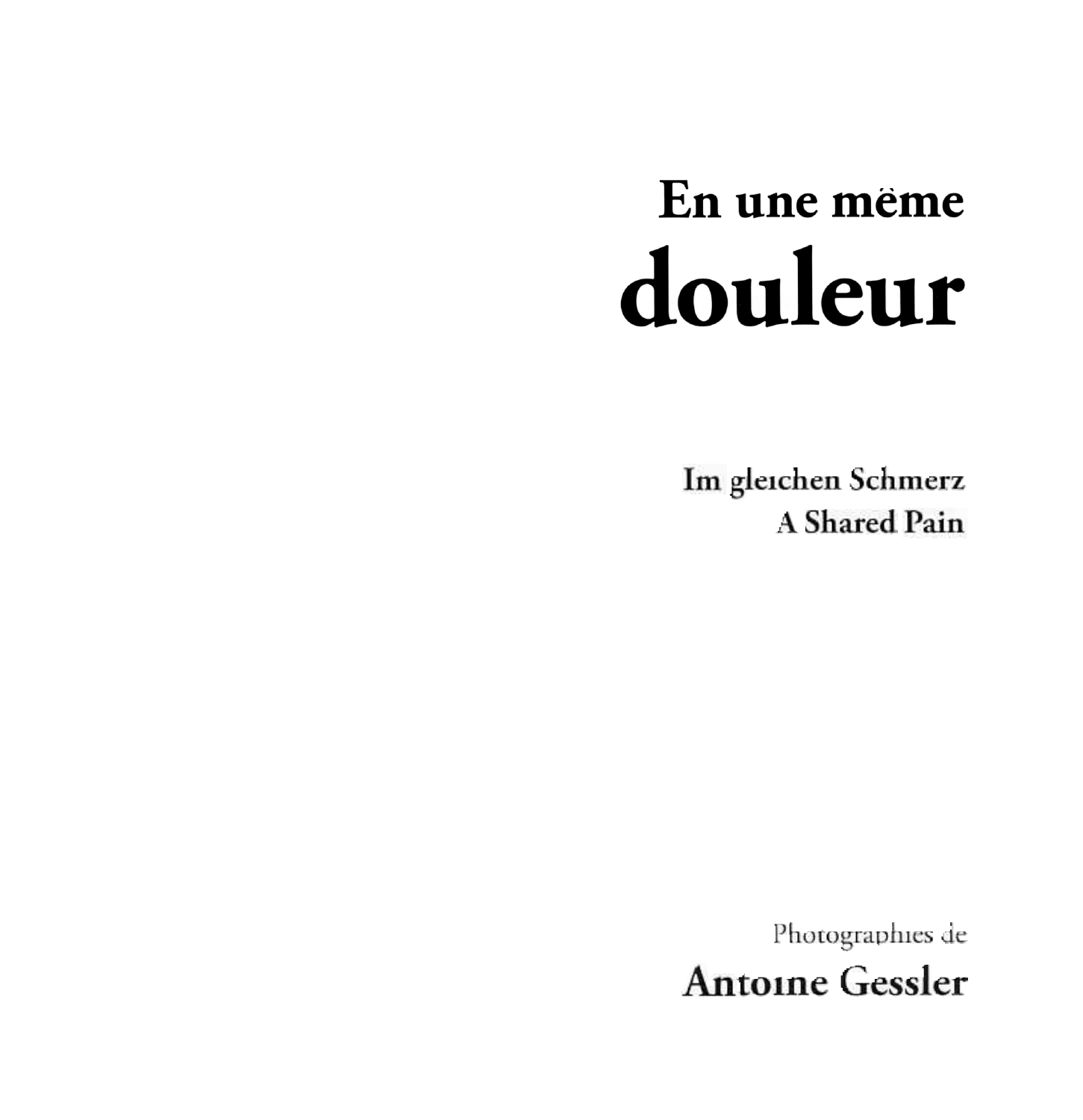Ce livre est dédié à la mémoire de mon père, F.-Gérard Gessler (1917-1985). Journaliste et photographe, il m'initia, le premier, à l'image et à la prise de vue. Je n'ai jamais oublié ses leçons pleines de lumière et d'humanisme. J'espère m'en montrer toujours digne.

Dieses Buch ist dem Andenken an meinen Vater, F.-Gérard Gessler (1917-1985) gewidmet. Er war Journalist und Photograph und der erste der mich in Bilder und in die Bildaufnahme einfthrte. Ich habe seine Lektionen voller Licht und Humanismus nie vergessen. Ich hoffe, ihm immer würdig zu sein.

This book is dedicated to the memory of my father, F-Gerard Gessler (1917-1985). As a journalist and photographer, he was the first to initiate me into the art of photography and the image. I have never forgotten his lessons full of light and humanism. I hope to be forever worthy of him.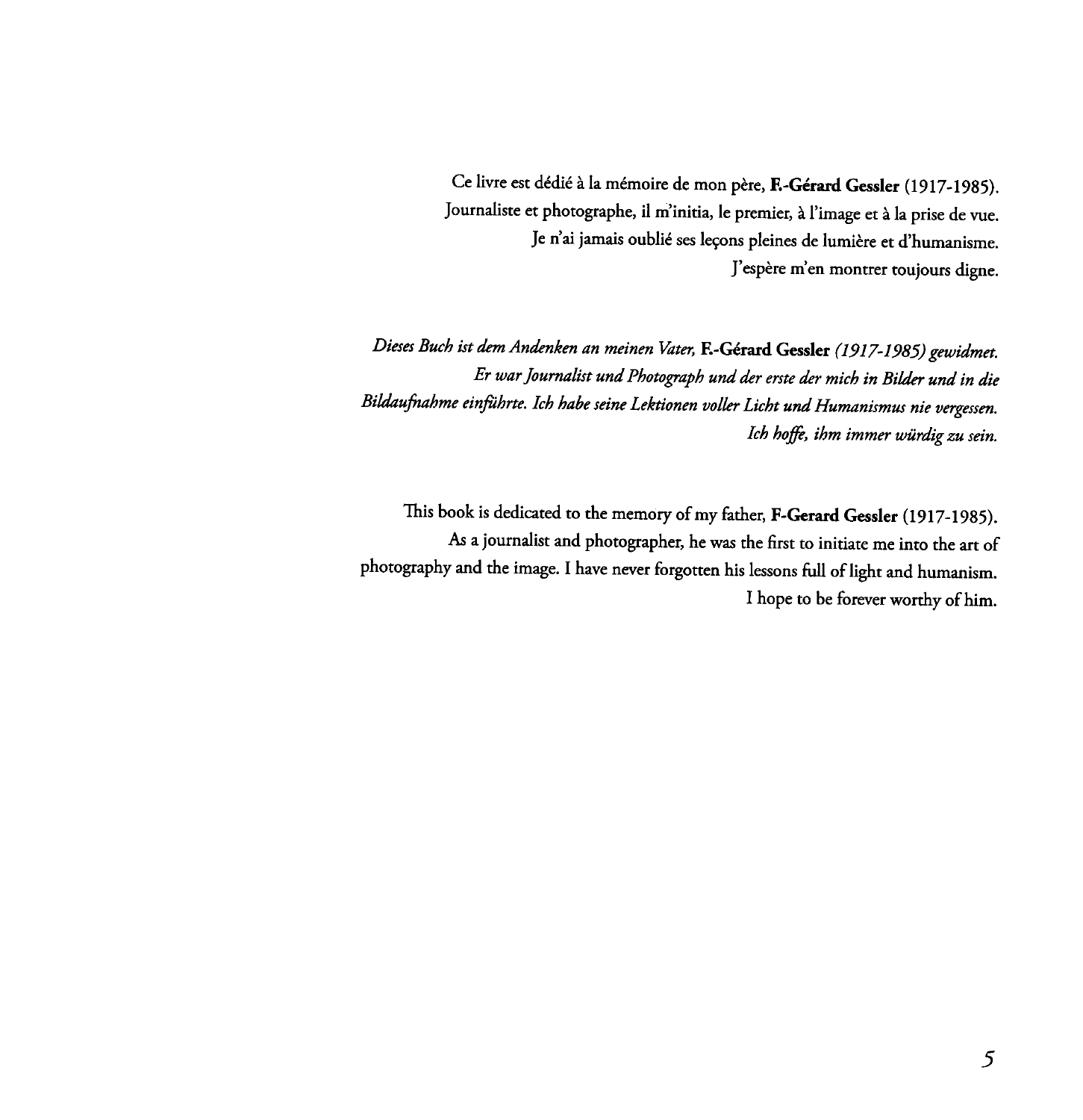#### En une même douleur

«Des attentats au mortier, revendiqués par les Moudjahidin du peuple, ont fait un mort et quatre blessés samedi soir à Téhéran, dans le quartier abritant la présidence iranienne, le Parlement et d'autres bâtiments officiels ».

Une dépêche d'agence laconique du genre de celles qui depuis plus de vingt ans tombent sporadiquement sur Ie fil de l'information. Quelques lignes qui en Occident ne donnent jamais la mesure du drame engendré par le terrorisme en Iran. Or derrière les mots se cachent des existences brisées dont on n'a plus le droit de ne rien savoir.

Ce reportage photographique se veut une rencontre avec celles et ceux qui ont eu à souffrir des méfaits de l'Organisation des Moudjahidin du peuple d'Iran (OMPI) conduite par Massoud et Maryam Radjavi.

Pour tous ceux qui figurent au fil de ces pages, la vie aurait dû se dérouler autrement. Tous étaient promis à une existence sans histoire particuliere. Jusqu'au jour où leur destin a basculé parce que quelqu'un leur a volé leur corps ou leur âme, parfois les deux... Spoliés dans leurs rêves, meurtris dans leurs chairs, ils ne pourront pas oublier.

Des chemins se sont croisés qui en d'autres temps et en d'autres lieux ne se seraient jamais même côtoyés. Les choix de certains ont pesé sur d'autres, des convergences terribles ant bouleverse Ie cours normal des chases.

Ces images ne se veulent pas un réquisitoire. Elles témoignent simplement d'un constat sans appel : dans son sillage l'OMPI n'a laissé que des sacrifiés. D'aucuns vivent en parallele en cherchant simplement la paix d'un quotidien retrouvé. D'autres s'engagent pour sauver ceux qui demeurent dans les griffes de ce groupement politique devenu une secte avec ses gourous et ses regles particulieres. La logique de ce livre aurait voulu qu'il se partage en deux chapitres distincts, l'un consacré aux victimes, l'autre aux bourreaux. En fait il ne peut pas y avoir de division. Car tous se retrouvent en une même douleur alors que les vrais coupables continuent à tirer les fils de milliers de créatures endoctrinées, innocents pantins d'ambitions delirantes.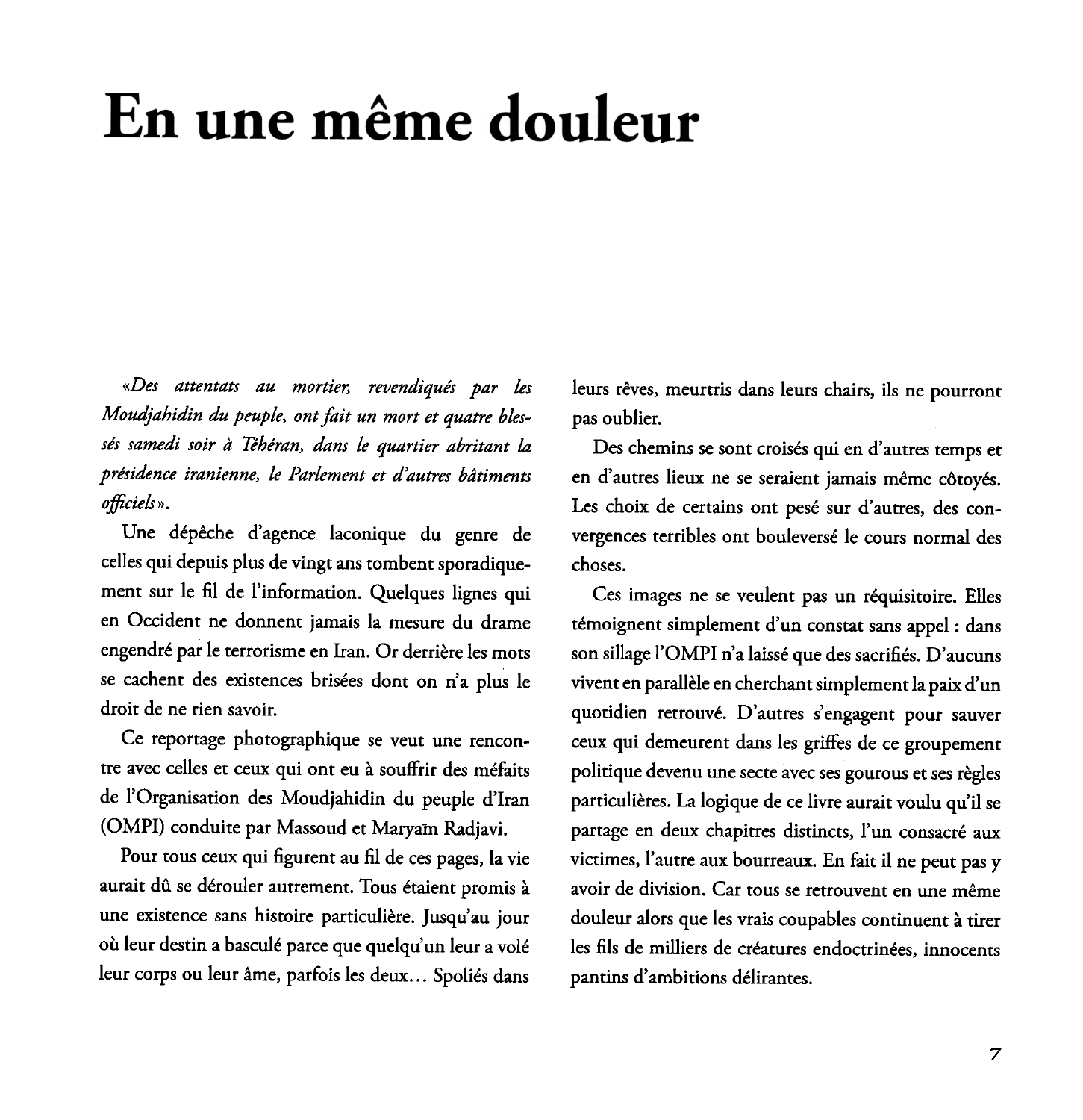### **A Shared Pain**

" The Moudjahidin of the people claimed responsibility for the mortar attacks which killed one person and wounded four others on Saturday evening in Teheran, in the district where the Iranian presidency, the official Parliament and other official buildings can be found ".

A brief dispatch from a news agency, like so many of those which for more than twenty years have fallen sporadically on newsdesks around the western world. A few lines which can never hope to relate the extent of the heartbreak and trauma caused by the terrorism in Iran. Beyond the words there are shattered lives which can no longer be ignored.

This photographic report shows the people who have suffered from the misdeeds of the Organization of the Moudjahidin of the people of Iran (MKO) led by Massoud and Maryam Radjavi.

For all those who appear in these pages, their lives should have continued differently. All were promised an uneventful existence. That is, until the day their destiny was turned upside down because somebody stole their body or their soul, sometimes both. Their dreams ruined; their flesh ravaged; they will not be able to forget.

Paths were crossed, paths which in other times and other places would never even have come close. The choices of some weighed on others, terrible convergences upset the normal course of life.

These photographs do not want to be an indictment. They simply testify a final established fact: the MKO left in its wake only sacrificed people. Some lead an isolated existence, simply seeking the tranquility of an everyday life. Others get involved to save those who remain in the grip of this political group that became a sect, with its gurus and its particular rules. Logically, this book should have been divided into two distinct chapters; one devoted to the victims; the other to the torturers: but there can be no division, because all of them share the same pain.

The truly guilty, however, continue to manipulate the strings of thousands of brainwashed creatures: the innocent puppets of delirious ambitions.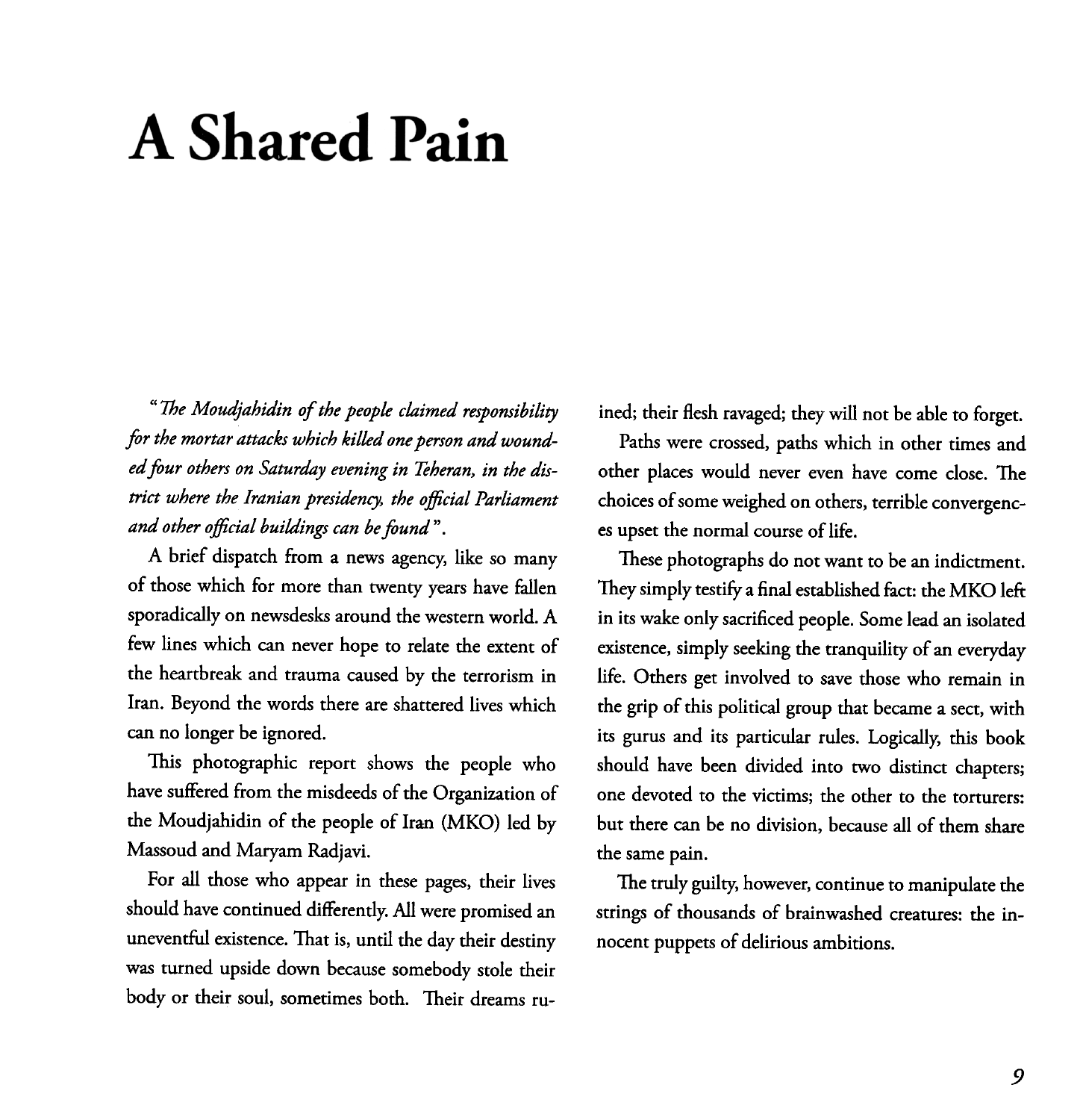## Im gleichen Schmerz

"Die Moudjahidin übernehmen die Verantwortung für einen Mörtel-Anschlag, der am Samstag Abend in Teheran, im Viertel der iranischen Präsidenz, des Parlaments und anderer offizieller Gebäude einen Toten und vier Verletzte forderte".

Eine lakonische Agenturdepesche in der Art jener, die seit mehr als zwanzig Jahren sporadisch in der Information auftaucht. Einige Linien, die im Westen nie das Ausmaß des Dramas erreichen, das durch den Terrorismus im Iran verursacht wurde. Aber hinter den Wortern verstecken sich gebrochene Existenzen, van denen man kein Recht hat, nichts mehr zu wissen.

Diese photographische Reportage ist eine Begegnung mit allen die unter den Übeltaten der Organisation der Moudjahidin des iranischen VoLkes (MEK) zu Leiden hatten, die von Massoud und Maryam Radjavi geführt wurde.

Für all jene, die in diesen Seiten auftauchen, hätte das Leben einen andern Verlauf nehmen sollen. Alle hätten einen normalen Lebenslauf ohne besondere Geschehnisse vor sich gehabt. Bis zum Tag, wo ihr Schicksal kippte, weil jemand ihnen ihren Körper oder ihre Seele gestohlen hat,

manchmal beides... Beraubte Träume, geschlagene Körper, die sie nie vergessen können.

Wege haben sich gekreuzt, die sich in andern Zeiten und an andern Orten nicht einmal gestreift hätten. Die Wahl van einigen hat andere schwer belastet, Schicksalhafte Situationen und Entscheidungen haben die normale Existenz uber den Haufen geworfen.

Diese Bilder sollen an sich kein Plädoyer sein. Sie zeugen einfach von einer undiskutierbaren Tatschache: die MEK hinterliess nur Opfer. Die einen leben isoliert und versuchen so ihren Frieden wieder zu finden, während sich andere einsetzten um Leidensgenossen aus den Krallen dieser politischen Gruppe zu retten, welche eine Sekte mit ihren Gurus und ihren besonderen Regeln geworden ist. Die Logik dieses Buches wäre gewesen, dass es in zwei verschiedenen Kapiteln geteilt wird; eines den Opfern gewidmet, das andere den Peinigern. In der Tat kann es aber keine Trennung geben. Denn aile bejinden sich im gleichen Schmerz, während die wahren Schuldigen mit übermässigem Ehrgeiz weiterhin die Fäden von Tausenden von unschuldigen Marionetten ziehen.